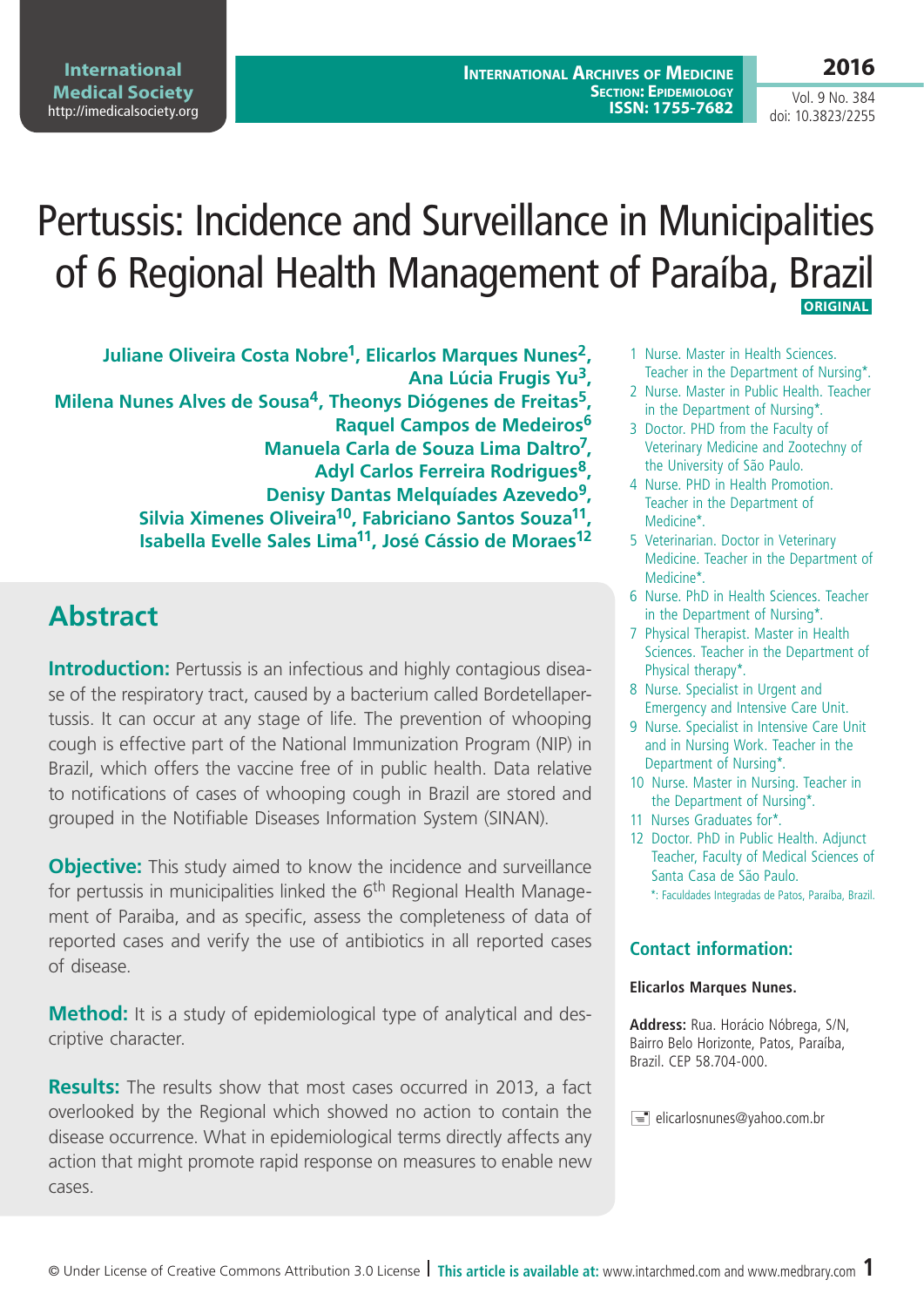**2016** Vol. 9 No. 384

doi: 10.3823/2255

**Conclusions:** It is important to adopt strategies to identify early the incidence of cases as a way to control or suppress the disease to a small group, so it is necessary to have enough information for diagnosis and treatment.

**Keywords** Pertussis; Epidemiology; Incidence.

#### **Introduction**

Pertussis is an infectious and highly contagious disease of the respiratory tract, caused by a bacterium called Bordetellapertussis. It can occur at any stage of life, but mainly affects children, it is a disease of great importance, in view of its high rate of mortality in children. [1]

This is an endemic and epidemic condition, with outbreaks every 3-5 years. According to the World Health Organization, in 2008, there were 16 million cases (95% of them in developing countries) and enrolled 195,000 deaths (WHO, 2016). In Brazil, in 2011, 2,258 cases were reported and 55 deaths, and in 2012, 5,124 cases and 86 deaths, mostly in babies under six months old. [2]

The prevention of whooping cough is effective part of the National Immunization Program (NIP) in Brazil, which offers the vaccine free in the public health system. [3] The immunity conferred by the vaccine for pertussis component decreases with time. Several studies worldwide have shown that the protection against pertussis decreases from six to 12 years after vaccination, may be too low or zero. [4]

The pertussis vaccine became part of the national vaccination schedule in 1973, however, from the year 2010, it has been noticed the resurgence of the disease in some Brazilian capitals, and the majority of these cases occurred in children less than three months, because they have not yet received the full course of vaccination (at least three doses of pentavalent) or by even have started this scheme, as recommended by the Ministry of Health. [5, 6]

Data relative to the notifications of cases of whooping cough in Brazil are stored and grouped in the Notifiable Diseases Information System (SINAN). [7] SINAN was developed in the 90s, with the objective of collecting and processing data on notification of diseases throughout the country, providing information to identify the epidemiological reality of a given area.

Contributing, thus, to the decision-making at the local, state and federal levels. For this notification, standardized chips are available by the Ministry of Health, which contains information necessary for a full investigation of the case, thus enabling a greater understanding of the disease and its epidemiology where it is occurring.

Given the potential of this disease, no cough should go unnoticed by health professionals, which is necessary a more careful approach of the signs and symptoms, as well as make laboratory tests to confirm the disease and determining the etiologic agent.

Among the tests used for diagnosis of disease, isolation of the pathogen through nasopharyngeal aspirate culture is the most accurate, being carried out with suitable technique. Other complementary tests can be used to help diagnose among them: the white cell count, chest X-ray and PCR, the latter being indicated only when the symptoms are a signal indicative of whooping cough. [8]

The treatment and chemoprophylaxis of pertussis is through antibiotics, which must be prescribed only by trained professionals, given their particular choice of medication and appropriate dosage for infants, children, adults and pregnant women.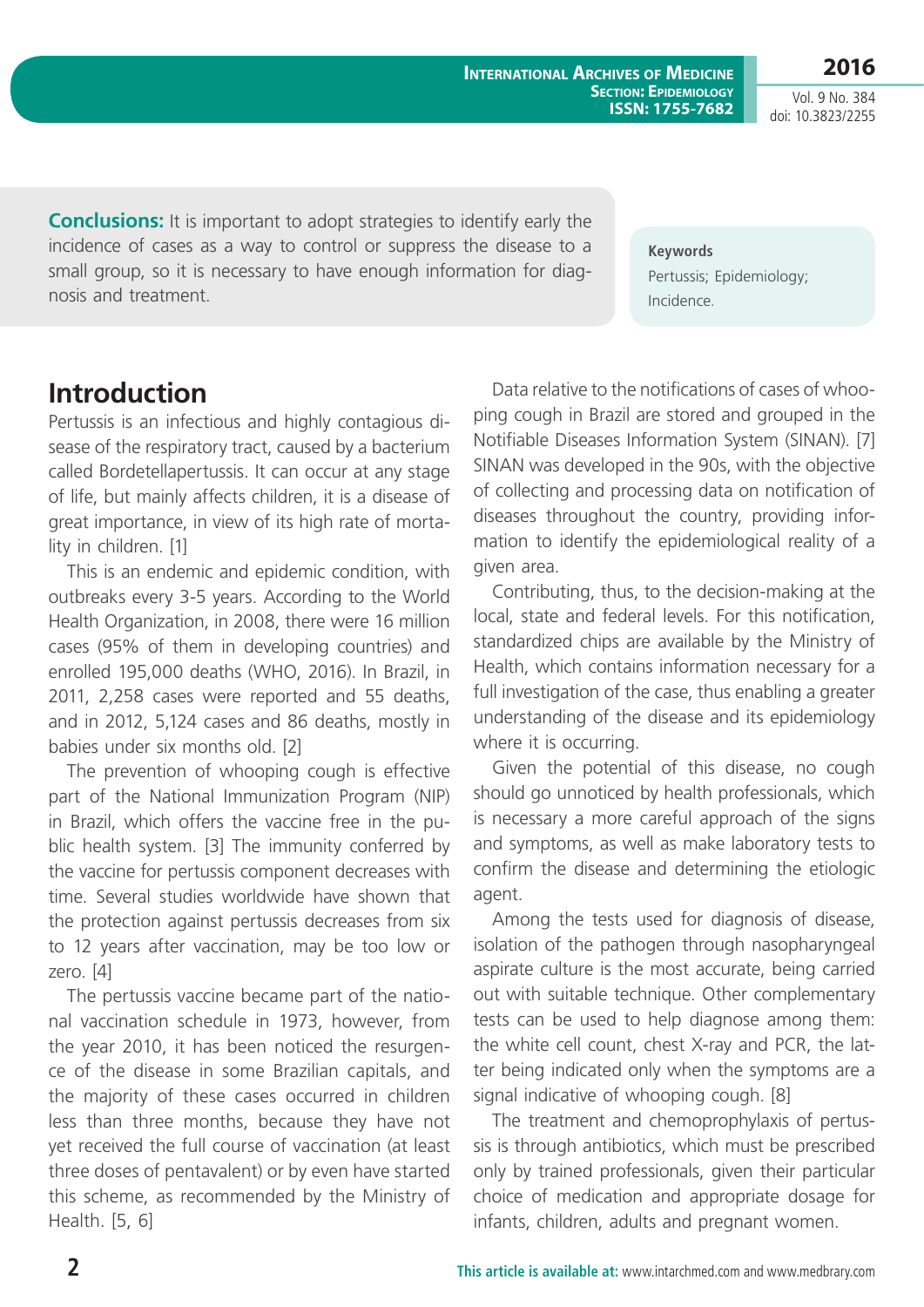**2016** Vol. 9 No. 384

doi: 10.3823/2255

The 6<sup>th</sup> Regional Management of Health in Paraiba state consists of 24 linked municipalities, where it receives enough data to perform a research of analysis of incidence and surveillance of whooping cough. The choice of 6 GRS is because there is no dissemination of the disease data by it and by the difficulty of access to other management.

This study is of great importance for the whole community and health professionals, in order to inform how it presents itself in the region, promote health education in order to decrease the epidemiological indices, and to provide subsidies to trace coping strategies to the disease by managers.

Therefore, this study has as general aim to know the incidence and surveillance for pertussis in municipalities linked the  $6<sup>th</sup>$  Regional Health Management of Paraiba, and as specific, assess the completeness of data of reported cases and verify the use of antibiotics in all reported cases of the desease.

#### **Methods**

This study is an epidemiological type of analytical and descriptive character, which sought to examine the incidence and surveillance of whooping cough through secondary data, with a quantitative approach.

The survey was conducted in epidemiological surveillance department of the 6<sup>th</sup> GRS, located in Patos, Paraíba [PB]. It is responsible for coordinating actions of 24 municipalities tied to it. The study population consisted of 38 cases reported to the Notification Diseases Information System -SINAN. As inclusion criteria, was adopted all reported cases residing in the 6<sup>th</sup> GRS, from 2008 to 2014, and as exclusion criterion, those living outside the local management of study. After applied these criteria, it was amounted a sample of 29 cases. To collect data, we used the database of the 6<sup>th</sup> GRS and the file of Notifiable Diseases Information System (SINAN).

We collected epidemiological data regarding the purpose of the study, as a city of the occurrence of the disease, antibiotic use, and complete filling of data to characterize the completeness of cases. Data collection occurred from September to October 2014. For the data collection process, the researchers took into account the requirements contained in Resolution 466/12, which regulates research involving human beings, ensuring the security and privacy of involved. [9] For this, we used a Risk Protection and Confidentiality Agreement (TPRC), to be given access to information, examination, observation of personal data and documents. The study was approved by the Research Ethics Committee of Patos Integrated College and the Platform Brazil, under protocol number - CAAE: 310071145.5.0000.5181.

Data analysis was based on study of descriptive epidemiology. For qualitative variables were made the absolute frequencies (n) and relative (%), shown in tables and/or graphics. We calculated the average incidence of the period from 2008 to 2014, the number of cases divided by 7 and as the denominator the population of the center of the period, 2011, 100,000 times.

## **Results and Discussion**

In **Table 1** it is observed that most of the cases occurred in 2013 with the municipalities of Santa Luzia and Catingueira with higher incidence, a fact overlooked by the Regional which showed no action to contain the disease occurrence. What in epidemiological terms directly affects any action that might promote rapid response as the measures to enable the incidence of new cases.

Studies show that about 50 million cases, with approximately 300,000 deaths occur each year in the world, and its lethality in children can approach 4%, whooping cough is the third leading cause of death among the immunopreventable diseases, what leaves it as an important condition of com-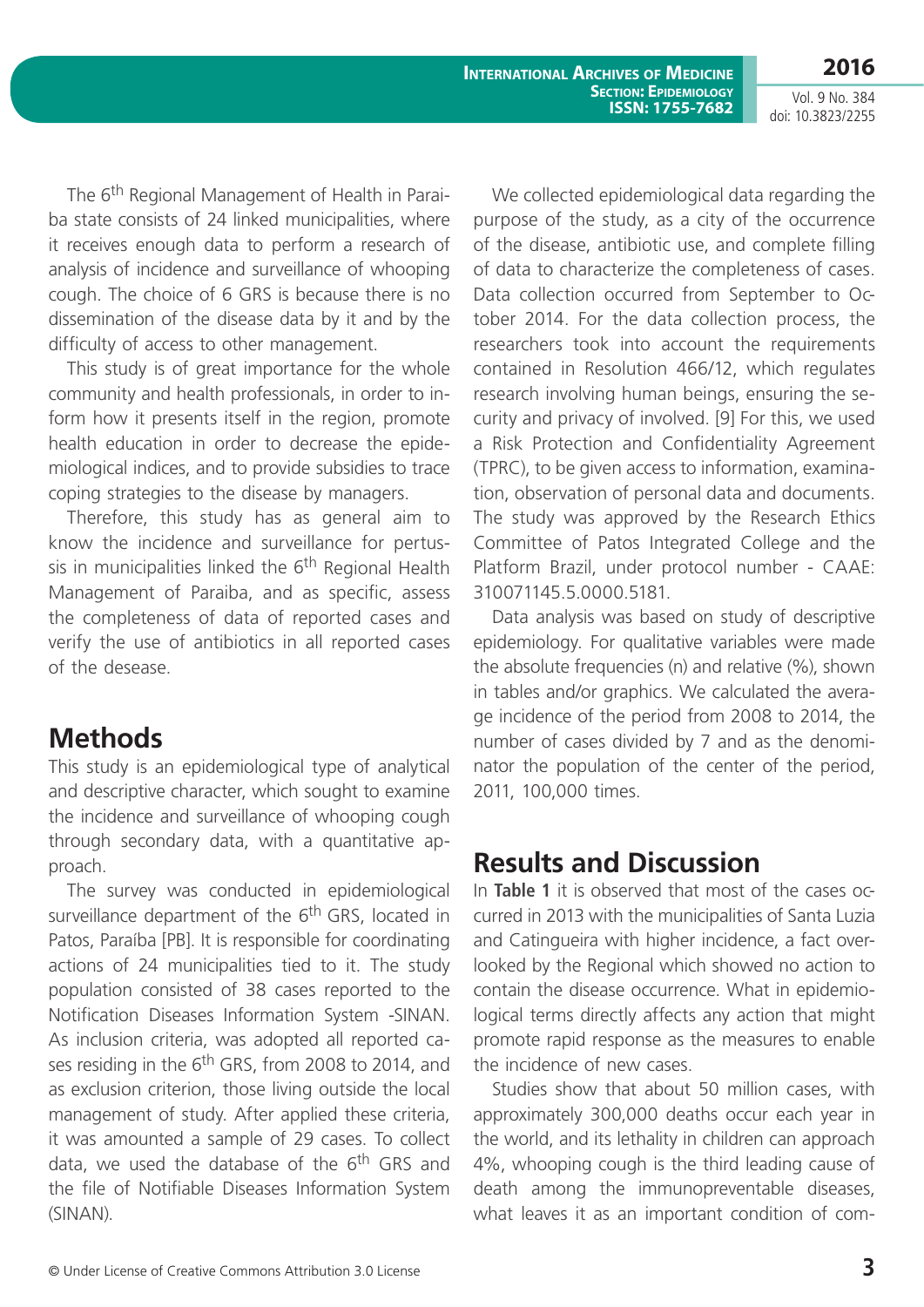Table 1. Average coefficient of suspected cases of whooping cough in the 6th GRS-PB, according to municipality from 2008 to 2014. The columns for the years represent the total number of cases each year.

| <b>Municipality</b>                                                                                               | 2008 | 2009       | 2010           | 2011       | 2012          | 2013           | 2014      | <b>Total</b>             | <b>Average</b> | <b>Population</b><br>2011 | <b>Incidence</b> |
|-------------------------------------------------------------------------------------------------------------------|------|------------|----------------|------------|---------------|----------------|-----------|--------------------------|----------------|---------------------------|------------------|
| Catingueira                                                                                                       | 0    | $\Omega$   | 0              | 0          | 0             | 3              | $\bigcap$ | 3                        | 0.42           | 4812                      | 8.91             |
| Junco do Seridó                                                                                                   | 0    | $\Omega$   | 0              | $\Omega$   | $\Omega$      | $\Omega$       |           |                          | 0.14           | 6643                      | 2.15             |
| Maturéia                                                                                                          | 0    | $\bigcirc$ | 0              | $\Omega$   | $\Omega$      | $\Omega$       |           |                          | 0.14           | 5939                      | 2.41             |
| Patos                                                                                                             |      | $\bigcirc$ |                | $\bigcirc$ | $\mathcal{P}$ | $\Omega$       | 5.        | 10                       | 1.42           | 100674                    | 1.42             |
| Santa Luzia                                                                                                       | 0    | 0          | 0              | 0          | 0             | 11             | $\bigcap$ | 11                       | 1.57           | 14719                     | 10.68            |
| S. Jose de Espinharas                                                                                             | 0    | $\Omega$   | $\Omega$       | $\Omega$   | $\bigcap$     |                | $\bigcap$ |                          | 0.14           | 4734                      | 3.02             |
| São Mamede                                                                                                        | 0    | $\Omega$   | $\overline{O}$ | 0          |               | $\overline{0}$ |           | $\overline{\phantom{0}}$ | 0.28           | 7748                      | 3.69             |
| 6a region                                                                                                         | 2    | $\Omega$   |                | $\Omega$   | 3             | 15             | 8         | 29                       | 4.14           | 145269                    | 2.85             |
| <b>Source:</b> Regional Health Center of the 6th Region of the State of Paraiba, 2014. * For 100,000 inhabitants. |      |            |                |            |               |                |           |                          |                |                           |                  |

pulsory notification, and should be notified immediately. [10]

Because, as we know, that it is a disease of compulsory notification and where your infection rate is still high, the earlier they are carried out actions that enable the recognition, prevention and prophylactic measures, the lower the amount of individuals and subjects who may be infected with the pathogen.

Hence the importance of the  $6<sup>th</sup>$  Regional Management of Health, to identify these notifications, and then map out a plan of actions in the municipalities where the incidence of cases are relatively high compared with the other, it should also be noted that the look of managers and health professionals do not should only summarize to points where the disease is more frequent, but also in other cities, since there may be a probability of the significant increase in the number of new cases.

The degree of spread of this disease is pretty strong, the point still remains a considerable problem in many countries. In the United States, for example, since the end of the 80s, several epidemics of whooping cough have occurred relatively frequently. [11] Therefore, there is the need to notify and treat immediately suspected or confirmed cases, in order to decrease the radius of infection that this condition can reach in a given space.

According to WHO data, the incidence of pertussis has tripled in Latin America and North America between 2006 and 2008, in 2012, the 1,759 cases in Brazil have caused 39 deaths, most babies, which alert us that precautionary measures against the disease can be taken. [12] **(Table 2)**

**Table 2.** Use of antibiotics in suspected cases of Pertussis, 6th GRS of Paraiba 2008-2014.

| <b>Antibiotic</b>                                                                              | F             | $\%$   |  |  |  |
|------------------------------------------------------------------------------------------------|---------------|--------|--|--|--|
| Yes                                                                                            | 22            | 75.90  |  |  |  |
| <b>No</b>                                                                                      | 4             | 13.80  |  |  |  |
| Unknown                                                                                        | $\mathcal{R}$ | 10.30  |  |  |  |
| Total                                                                                          | 29            | 100.00 |  |  |  |
| Source: Health Regional Center of the 6 <sup>th</sup> Region of the<br>State of Paraiba, 2014. |               |        |  |  |  |

According to the table above, it is noted that more than half of the cases made use of antibiotics. Antibiotic therapy is still an effective prophylactic measure, especially in response time that antibiotics may contribute to the improvement of infected individuals, but counterpart the use of these substances prior to the results for serology of pertussis, commits the data and research in regards the confirmation of the disease or not.

For, even before the confirmed result, it is common in hospitals which treat suspected of whooping cough people, medical professionals come with an-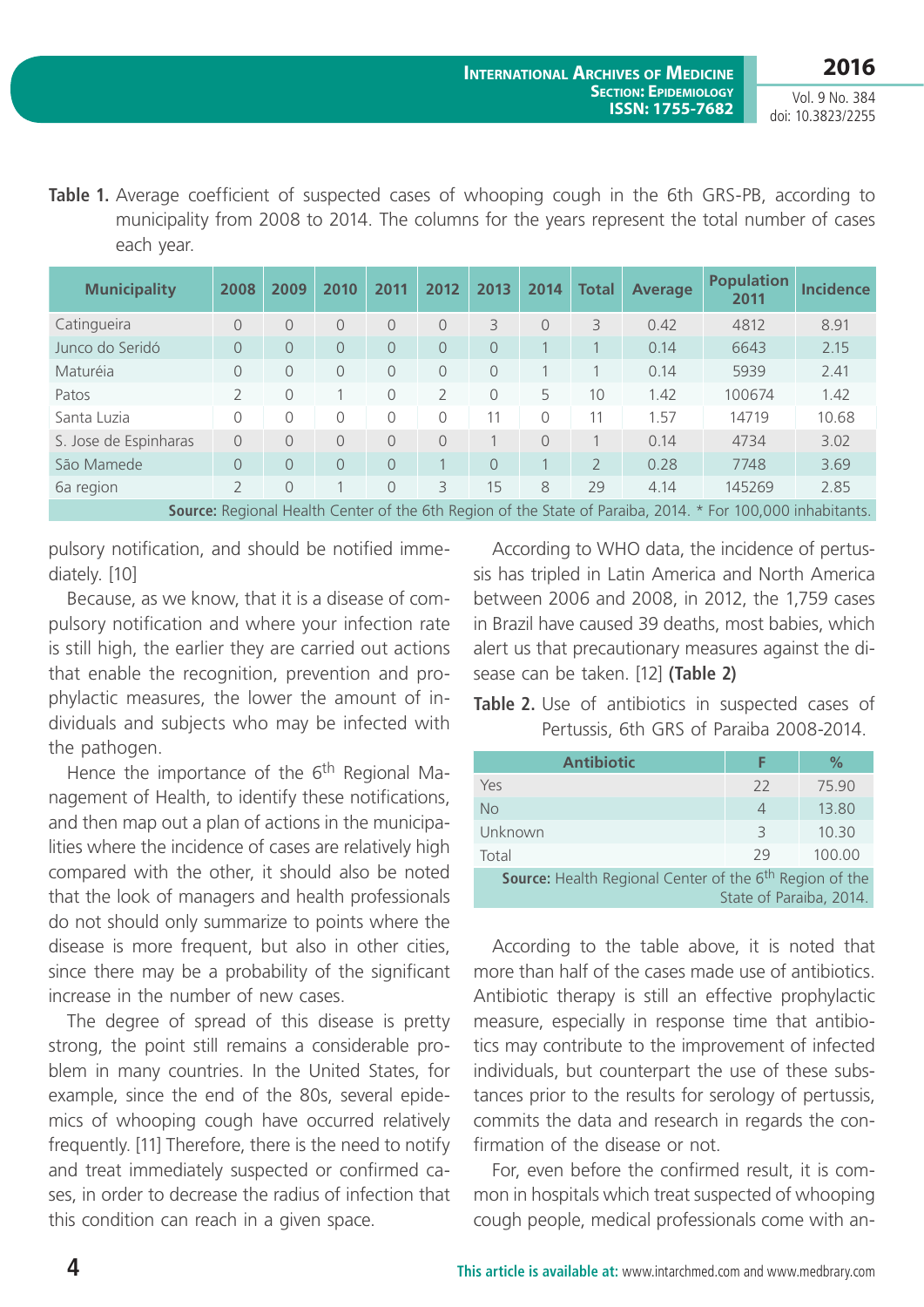tibiotic therapy regimen for treatment, so we believe that the data on the number of cases could be higher as compared to the presented here and reported by the Compulsory Notification System.

The Ministry of Health recommends the use of erythromycin as the drug of first choice in the treatment and in chemoprophylaxis of whooping cough and, as a second option, clarithromycin. [13] Erythromycin is the more efficient and less toxic antibiotics. This antibiotic is able to eradicate the agent in the body in 1 or 2 days, when its use is initiated during the catarrhal period or in the early paroxysmal period, thereby promoting the reduction of the period of communicability of the disease. [14]

In the records of SINAN, as well as in the database does not have the variable on which types of antibiotics were used and at what stage the individual has used, since the use of antibiotics prior to collection for laboratory analysis compromises the quality of the material, perhaps it justifies the fact that only one case has been confirmed by laboratory in 6th GRS. **(Table 3)**

| <b>Variables</b>                                                                                         | <b>Cases with</b><br>information |               | <b>Cases without</b><br>information |      |  |  |
|----------------------------------------------------------------------------------------------------------|----------------------------------|---------------|-------------------------------------|------|--|--|
|                                                                                                          | N                                | $\frac{0}{0}$ | N                                   | $\%$ |  |  |
| Name                                                                                                     | 27                               | 93            | $\mathcal{P}$                       | 07   |  |  |
| Date of birth                                                                                            | 27                               | 93            | $\mathcal{P}$                       | 07   |  |  |
| Results of culture                                                                                       | 12                               | 41            | 17                                  | 59   |  |  |
| Vaccination status                                                                                       | 21                               | 72            | 8                                   | 28   |  |  |
| Case evolution                                                                                           | 27                               | 93            | $\mathcal{P}$                       | 07   |  |  |
| Communicants                                                                                             | 1 <sub>0</sub>                   | 34            | 19                                  | 66   |  |  |
| <b>Source:</b> Regional Center of Health of the 6 <sup>th</sup> Region of the<br>State of Paraiba, 2014. |                                  |               |                                     |      |  |  |

**Table 3.** Completeness of data of suspected cases in the  $6^{th}$  GRS - PB, 2008-2014.

Through data completeness, it is found that some important data are no longer reported in the suspected case notification, as: result of culture, vaccination status and communicating. This lack of information does not allow us to know concretely the epidemiological profile of the disease in the region.

It is important, because it is a public body, in particular that stands out in health actions, that the  $6<sup>th</sup>$  Management recognizes its importance, and search to centralize actions against whooping cough, as well as qualify the professionals in the municipalities in which are part of the same, so that they are able to act as soon as possible in the notification of suspected cases, trying to obey the calling for the Ministry of Health, which says that the nasopharyngeal sample must be performed in the catarrhal stage, before the start of antibiotic therapy or up to 3 days of starting treatment.

But despite the failure in the transfer of information of notified cases, because of poor filling of SINAN records by professionals, the results of this study show that is having an increase in whooping cough in the municipalities of 6 of Paraíba Regional Health Management for the period from 2008 to 2014, this already warn the sign that there needs to be more in-depth study to identify where the deficit of the shares, and can particularly improve the measures that enable a reduction in the number of cases.

The findings of this study highlight the lack of information in the SINAN forms, filled precariously by some professionals, leaving important information not only for this study, but to obtain concrete results on the epidemiological profile of the disease in the region, resulting in lack of preventive measures, spreading the disease and increase in cases.

The Compulsory Notification System is still important valuable source of epidemiological information, despite its limitations. It is necessary to implement actions to improve the quality of information, through the complete filling of all fields of the notification form. [15]

The diagnostic of confirmation is made by bacterial culture, which is the gold standard in the diagnosis, or its isolation by polymerase chain reaction (PCR) in real time in oropharyngeal secretions, preferably harvested in the catarrhal stage of the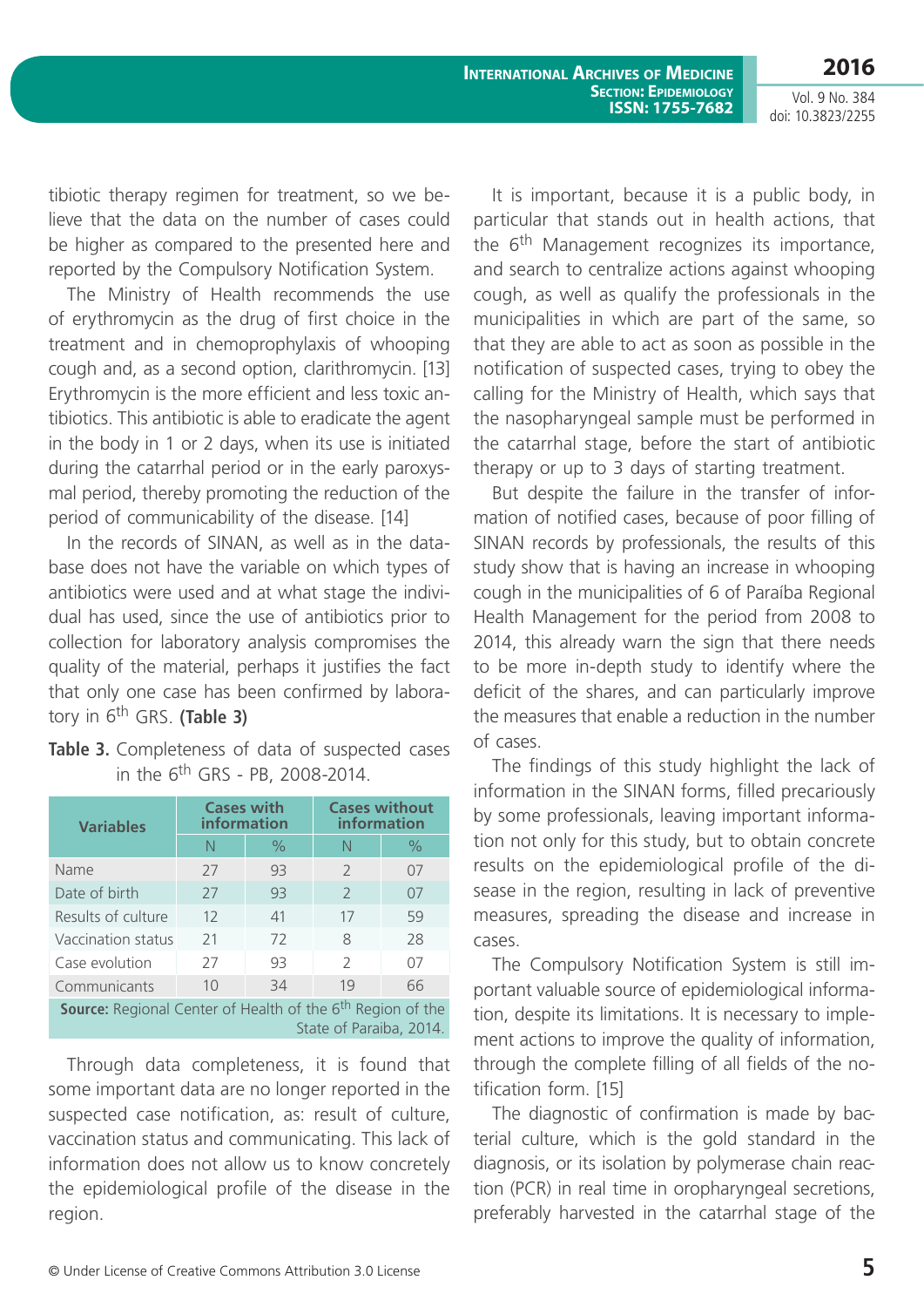**2016**

disease, before antibiotics or at most three days of treatment as recommended. [16]

Additional tests can help to confirm or disposal of suspected cases, which is of fundamental importance to have reliable results so that we can treat and combat centrally the disease, respecting the treatment indicators for each step in that the patient is unhealthy. [17]

Leukogram: in the catarrhal period, there may be a relative and absolute lymphocytosis, usually above 10,000 lymphocytes/mm<sup>3</sup>. The total leukocytes, at the end of this stage, reach a value generally greater than 20,000 leukocytes/mm<sup>3</sup>. In paroxysmal period, the number of leukocytes may amount to up to 30,000 or 40,000/mm<sup>3</sup>, associated to the lymphocytosis from 60 to 80%.

Chest X-ray: recommended in children under 4 years, to aid in the differential diagnosis and/or the presence of complications. It is characteristic the image of "blurred heart" or "feathering", because the edges of the cardiac imaging are not clear, due to pulmonary infiltrates.

In order to explain these laboratory procedures, are essential that scholars on the subject to abide the following explanations of who deeply experienced the subject under discussion "The easiest and sensitive for the diagnosis is by PCR respiratory secretion, but also culture It should be used, but this can lead to diminished sensitivity if the patient is already in use of antimicrobials or vaccinated patients. Serology only have benefit in vaccinated patients for over 02 years, and should be taken in two phases, the first sample preferably harvested in the catarrhal stage.[8]

The PCR, is important to note, diagnoses both dead bacteria as the living. Therefore, it is possible that it may be before the detection of a bacterium that is already dead, but that caused an infection several weeks ago. Therefore, the test should be given only when the symptoms are a signal indicative of pertussis. [8]

The collection of material suspected of pertussis cases should be proceeded preferably at the beginning of the peculiar symptoms of the disease (catarrhal period). This fact should be undertaken prior to antibiotic therapy or at most two or three days. Performing the collection, it should be introduced a flexible swab, ultrathin and sterile in the nostril of the patient to find a contact with the posterior wall of the nasopharynx. Subsequently, perform rotational movements. [18]

To be considered its high rate of effectiveness, vaccination matches as a mandatory component in immunization and public health programs. Vaccination is still the best strategy among the tested in preventing this disease, because it causes a greater reduction in the number of cases in all age groups and achieves greater impact among children under one year, the most vulnerable to complications from whooping cough. [19]

The immunization coverage rates for pertussis vaccine increased in recent years in 17 countries. [20] However, this increase was not uniform in Brazil, according to data from Monitoring System of indicators of the Pact's for Health (SisPacto) indicate that this rate decreased from 103.1 to 91.8%. [21]

These aspects can be attributed to sociodemographic factors, in which significantly hinder the adherence to preventive measures for the disease. Family size, low parental education and long distance between the residence of the children to the Family Health Strategies, may be associated with reduction in vaccination coverage. [22]

It is important that have the awareness by the community as a whole and the importance of vaccination and their vaccination schedules for children, it is necessary that health professionals can act in a cohesive way, knowing and meeting the aspirations that the community where he works, because from that knowledge he can adopt measures that can contribute to favorable numbers as vaccination in the prevention of notifiable diseases, including whooping cough.

It is noteworthy that is notoriously evident that most cases of infection with whooping cough are in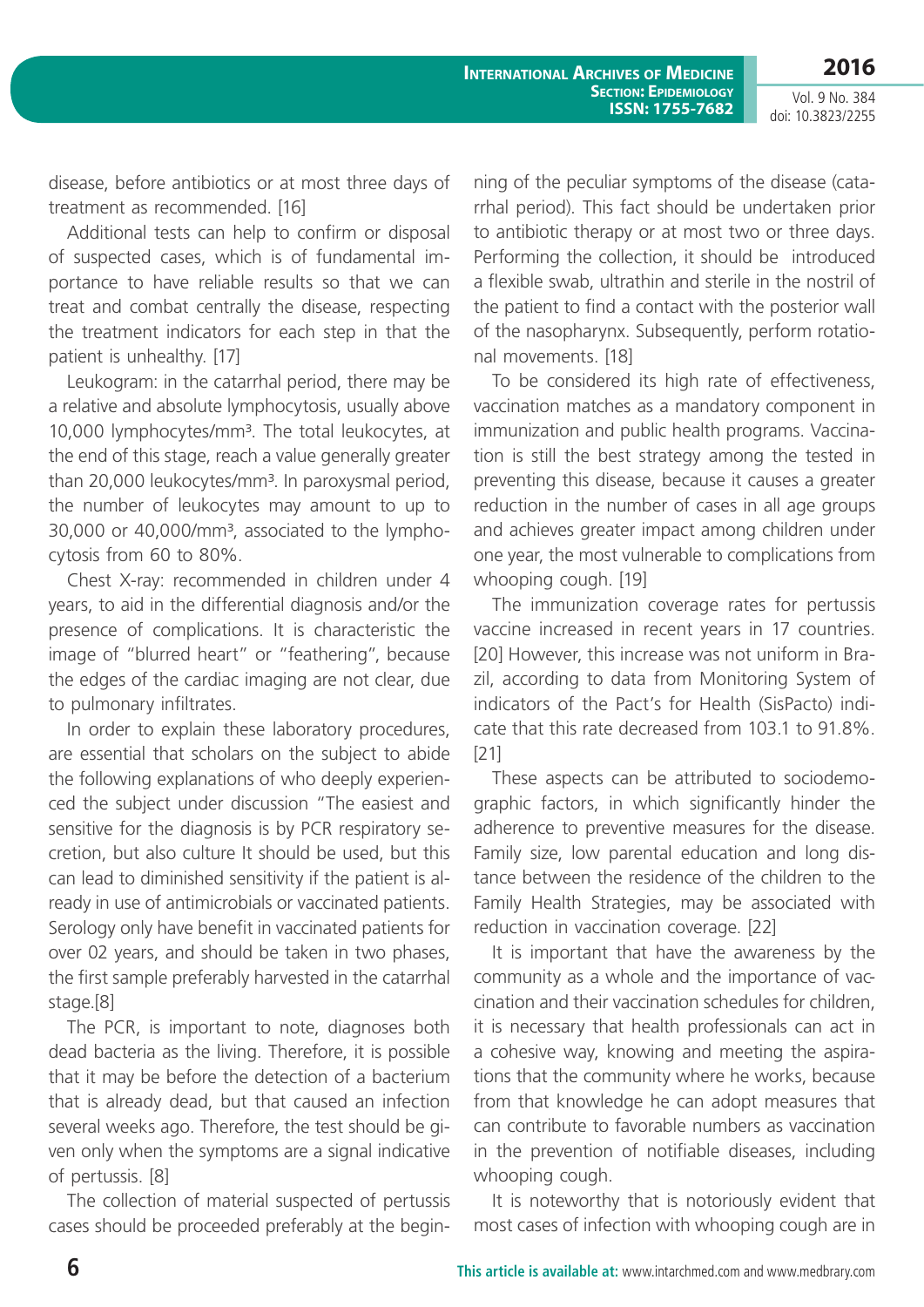Vol. 9 No. 384 doi: 10.3823/2255

children younger than 1 year of age, the answer to this data to be so high is precisely in the vaccination, and their vaccination schedules, the fact is that due the young age many children are vaccinated later or do not have the vaccine scheme closed to the disease which leaves them more suggestible.

The immunity conferred by pertussis component does not last for the entire life of the individual, and it decreases with time. On average, 5 to 10 years after the last dose of vaccine, the protection may be scarce or absent. [1]

#### **Conclusions**

Despite the difficulty in obtaining some epidemiological data on pertussis and the lack of updated data on epidemiology in the municipalities that are managed by the  $6<sup>th</sup>$  Regional Health of Paraiba, we could identify that pertussis is still a serious health problem, as some factors can further contribute to this disease each day more aggressive. Since the disease is an important cause of morbidity and mortality, especially in children under one year of age, which requires increased attention of government agencies in health in the adoption of measures to enable the prevention and identification of the disease, thus preventing new cases arise.

Therefore, it is important to adopt strategies to identify early the incidence of cases, as a way to control or suppress the disease to a small group, so it is necessary to have enough information for diagnosis and treatment, fact that, in our study, we observed that some information and parameters regarding the diagnosis and notification of the disease, were not followed or did not figure in the notification form, a fact that contributes to the deficit of positive results, in which enable us to know epidemiology of the disease and surveillance tools.

The study allows new shares to be adopted by the 6<sup>th</sup> GRS as a way to review our work against the disease in focus for the coming years and maintain high vaccination coverage, as well as having benefits for a new approach to awareness means and guidance of the population to combat whooping cough.

## **References**

- **1.** Brazil. Ministry of Health. Secretariat of Health Surveillance. Epidemiological Surveillance Guide. 7th ed. Brasilia DF); Ministry of Health; 2009. 816 p. Available at: <[http://bvsms.saude.gov.](http://bvsms.saude.gov.br/bvs/publicacoes/guia_vigilancia_epidemiologica_7ed.pdf) [br/bvs/publicacoes/guia\\_vigilancia\\_epidemiologica\\_7ed.pdf>](http://bvsms.saude.gov.br/bvs/publicacoes/guia_vigilancia_epidemiologica_7ed.pdf) Accessed on: July 28, 2016.
- **2.** Bricks LF. Pertussis: new vaccination strategies for preventing an ancient disease. J Health BiolSci. 2013; 1 (2): 73-83
- **3.** Ministry Of Health (BR). Department of Information Health of the System for Health Pact:. Available in: [http://www2.datasus.](http://www2.datasus.gov.br/DATASUS/index.php?area=0201) [gov.br/DATASUS/index.php?area=0201](http://www2.datasus.gov.br/DATASUS/index.php?area=0201)
- **4.** Brazil. Ministry of Health. SINAN. National System of Notifiable Diseases. Brasília (DF), 2014b. Available at: [http://](http://renastonline.ensp.fiocruz.br/temas/sistema-nacional-agravos-notifica%C3%A7%C3%A3o-sinan) [renastonline.ensp.fiocruz.br/temas/sistema-nacional-agravos](http://renastonline.ensp.fiocruz.br/temas/sistema-nacional-agravos-notifica%C3%A7%C3%A3o-sinan)[notifica%C3%A7%C3%A3o-sinan](http://renastonline.ensp.fiocruz.br/temas/sistema-nacional-agravos-notifica%C3%A7%C3%A3o-sinan) Accessed on: July 26, 2016.
- **5.** Brazil. Ministry of Health. Department of Epidemiological Surveillance. technical report for the implementation of the absorbed diphtheria, tetanus and pertussis (acellular pertussis) adult type - Tdap. Brasília (DF), 2014th.
- **6.** Torres RS. Resurgence of pertussis at the age of vaccination: clinical, epidemiological, and molecular aspects. J Pediatr (Rio J). 2015; 91: 333-8.
- **7.** Brasil. Ministério da Saúde. Secretaria de Vigilância em Saúde. *Guia de vigilância epidemiológica/Ministério da Saúde, Secretaria de Vigilância em Saúde. 6º ed. Brasília: Ministério da Saúde, 2005, 816 p.*
- **8.** Motta F, Cunha J. Pertussis: Current revision of an old disease. BolCient Ped. 2012; 1 (2): 43
- **9.** BraziL. Ministry of Health. National Health Council. National Committee for Ethics in Research - CONEP. Resolution No. 466/2012 on research involving humans. Brasilia, 2012.
- **10.** World Health Organization. Immunization, Vaccines and Biologicals. Pertussis. Geneva: World Health Organization, 2013. Available at: [http://www.who.int/immunization/topics/](http://www.who.int/immunization/topics/pertussis/en/) [pertussis/en/](http://www.who.int/immunization/topics/pertussis/en/) Accessed on: July 26, 2016.
- **11.** Araújo M. *Coqueluche. Curso de Enfermagem na ISES.* 2009. Disponível em: [http://www.ebah.com.br/content/](http://www.ebah.com.br/content/ABAAAAYMsAI/coqueluche.) [ABAAAAYMsAI/coqueluche.](http://www.ebah.com.br/content/ABAAAAYMsAI/coqueluche.) Acesso em: 14 jul. 2014.
- **12.** Brasil, *AÇÕES Desenvolvidas contra a Epidemiologia da Coqueluche no Brasil*. 2014.: Disponível em: [http://](http://portalsaude.saude.gov.br/index.php/o-ministerio/principal/leia-mais-o-ministerio/636-secretaria-svs/vigilancia-de-a-a-z/coqueluche/l1-coqueluche/13590-acoes-coqueluche) [portalsaude.saude.gov.br/index.php/o-ministerio/principal/](http://portalsaude.saude.gov.br/index.php/o-ministerio/principal/leia-mais-o-ministerio/636-secretaria-svs/vigilancia-de-a-a-z/coqueluche/l1-coqueluche/13590-acoes-coqueluche) [leia-mais-o-ministerio/636-secretaria-svs/vigilancia-de-a-a-z/](http://portalsaude.saude.gov.br/index.php/o-ministerio/principal/leia-mais-o-ministerio/636-secretaria-svs/vigilancia-de-a-a-z/coqueluche/l1-coqueluche/13590-acoes-coqueluche) [coqueluche/l1-coqueluche/13590-acoes-coqueluche](http://portalsaude.saude.gov.br/index.php/o-ministerio/principal/leia-mais-o-ministerio/636-secretaria-svs/vigilancia-de-a-a-z/coqueluche/l1-coqueluche/13590-acoes-coqueluche)